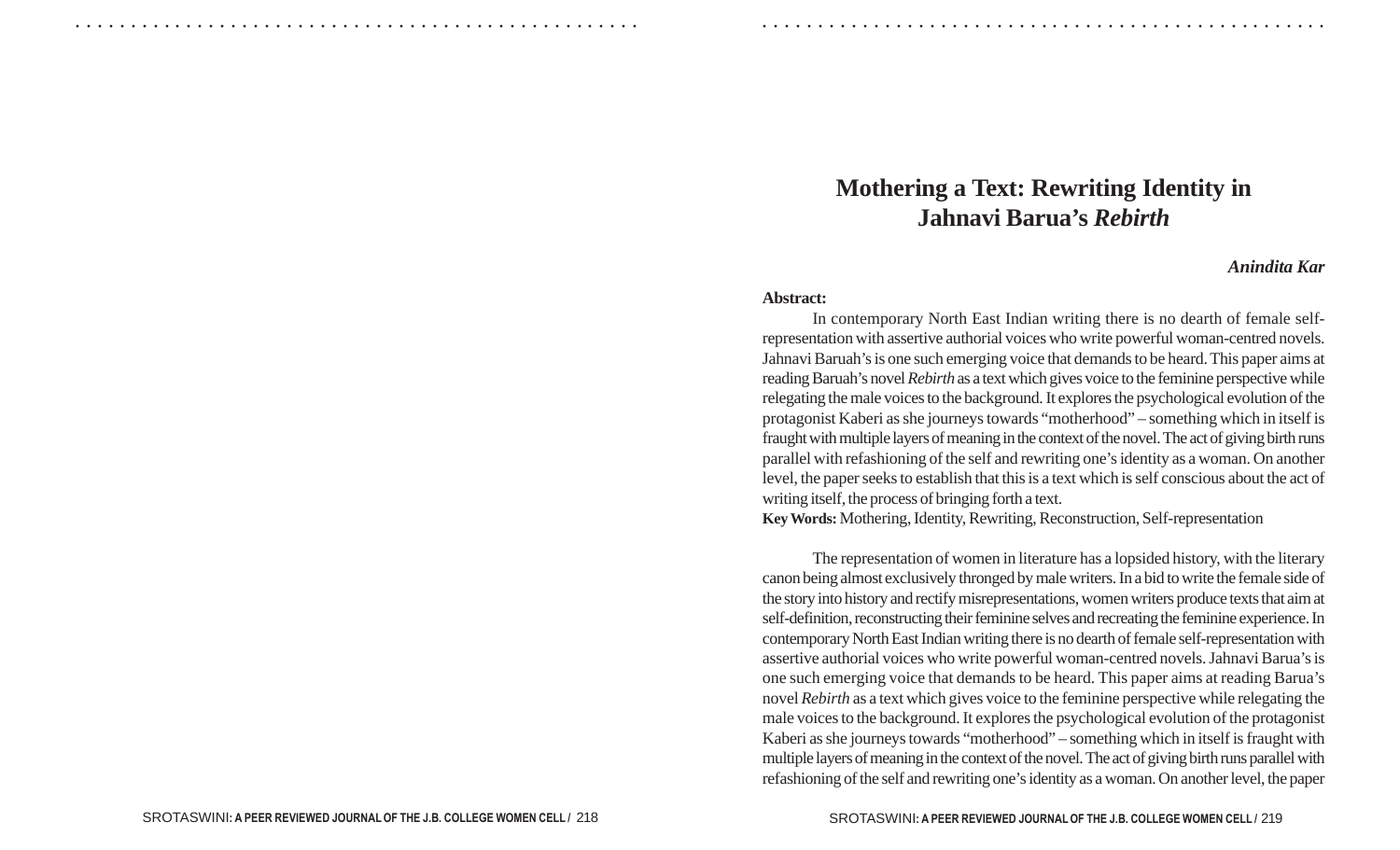seeks to establish that this is a text which is self conscious about the act of writing itself, the process of bringing forth a text.

The narrative technique employed in the novel, where a pregnant woman is talking to her unborn child revealing her mind to the baby in her womb, appears to be novel and fascinating on first glance because it is unusual, but not sensible or feasible in a practical situation. The first question that comes to the mind is why she chose the baby as her audience. This can be answered saying that Kaberi was so lonely she had no one else to talk to. Barua's choice of second person narrative technique is not the first of its kind in fiction (although it is an innovation in the fiction produced in our part of the world), but what sets it apart from other such second person narratives is the intended listener of the story, the "you" of the text, which is the unborn child, not the reader. The reader gets a feeling that she is intruding upon the private space of the mother and child, that she is overhearing a conversation which itself is carried out at an intrapersonal level, because the child is not yet born. It is as if the reader is allowed the privilege to eavesdrop.

Mariama Ba's *So Long a Letter* employs the second person narrative where Ramatoulaye addresses Aissatou, but it is written in the form of a letter, and hence seems feasible. *If on a Winter's Night a Traveler* is another such example, but here the narrative directly addresses the reader, and hence she does not feel left out. The narrative technique almost deconstructs the opposition between the private and the public. Externalizing her thoughts through her account Kaberi manages to traverse a liminal space between interpersonal and intrapersonal conversation.

Several other questions can be raised. Is the foetus sentient enough to understand? In the Mahabharata we have the tale of Abhimanyu who, while still in his mother's womb, learns about the Chakravehu from stories that Arjuna told, but only partially since his mother fell asleep halfway. Even in our times it is believed that the health of the foetus does get affected by what the mother goes through, her mental state, and that it experiences the same things as the mother and absorbes them in the process. The first question, therefore, is answered. The foetus does listen, and does partially understand. This brings us to the next lot of questions. Does the child, at this prenatal stage, truly need to know what Kaberi tells it? Or is it a need of the mother to retell those experiences which she is going through even as she is pregnant, along with those which she remembers from her past, and thus heal herself in the process through the act of storytelling itself? We might ask ourselves, why the necessity to overburden the foetus with her problems? There is enough evidence that Kaberi's mood swings and tensed state of mind affects the normal growth of the foetus. The baby at one point suffers from intrauterine growth retraction(IUGR).

On a symbolic level, the foetus can be seen as an unborn text, a text in the making. Everything that writing eccompasses – thinking, feeling, introspecting, retrospecting, questioning, remembering, repeating – goes into the making of a text. The creative process is a lonesome activity, both for male and female writers, but for the female writer it is more full of struggles, of resistance, of the need to trespass.

○ ○ ○ ○ ○ ○ ○ ○ ○ ○ ○ ○ ○ ○ ○ ○ ○ ○ ○ ○ ○ ○ ○ ○ ○ ○ ○ ○ ○ ○ ○ ○ ○ ○ ○ ○ ○ ○ ○ ○ ○ ○ ○ ○ ○ ○ ○ ○ ○ ○ ○ ○ ○ ○ ○ ○ ○ ○ ○ ○ ○ ○ ○ ○ ○ ○ ○ ○ ○ ○ ○ ○ ○ ○ ○ ○ ○ ○ ○ ○ ○ ○ ○ ○ ○ ○ ○ ○ ○ ○ ○ ○ ○ ○ ○ ○ ○ ○ ○ ○ ○ ○

The narrator confronts her own experiences a second time in the process of retelling them. She needs a sympathetic ear, her baby cannot but listen to her musings. "Confiding in others allays pain."(Ba 20) The entire book is written in Kaberi's voice, and although the novel takes place during the months of her pregnancy until the time she is in labour, narratives from the past, not only her own but also of those around her, are squeezed into this narrative space, thus imbuing it with a strange temporal elasticity.

On a few occasions, nonetheless, the narrative seems unconvincing, when Kaberi makes some awkwardly uncomfortable revelations – those about sex, for instance. At such times we can find what can be called the shadow of the author's intervention trying to give credibility to the entire narratorial process. It is almost as an afterthought, and as a justification of her saying such things to the child that Kaberi adds, "I would not want you to ever be as ignorant as I had been so I will allow you to listen to a few things, but when I ask you to shut your ears, you must."(64) In the course of the rest of the novel though, Kaberi never asks the foetus to shut his ears.

It is a book where one does not find much action but reflection. But the little that happens, along with Kaberi's musings, is enough for the repair and reconstruction of her self. At the end of the journey, she not only gives birth to a baby but is herself reborn in the process. This constant going back to the past and reiterating hurtful things to the baby which it itself must have been experiencing along with the mother, helped her weigh things better, made her make newer perspectives on old matters and people, and gave her authority over herself by the end of the book.

Something which is somewhat peripheral in the book, but which I have sought to bring into the centre in my paper, is the fact that Kaberi is also working on a book. As it appears, the book is conceived around the same time as the baby, and grows with it. There are passages where Kaberi is found talking about the development of her book just after she talks of the growth of the foetus, and it is not plainly incidental but intentional.

Kaberi's first sighting of the baby happens the first time she undergoes an ultrasound. As her eyes are eagerly fixed on the monitor, her doctor guides them to the "spine" of the foetus.

'There.' Dr. Joseph sounds satisfied. 'Can you see the spine there?'

I strain to see and when she runs a finger in a curve over a line of lightness and denseness I begin to see… your backbone…(Barua 29)

One can hardly ignore the resonances of the word "spine" here. The spine is what holds a book together as well. And only a few pages later, Kaberi reveals to us that she is writing a book for children. A couple of months later, Kaberi tells her unborn child, "They say you are ten inches long now; that you are beginning to grow hair on your head and have